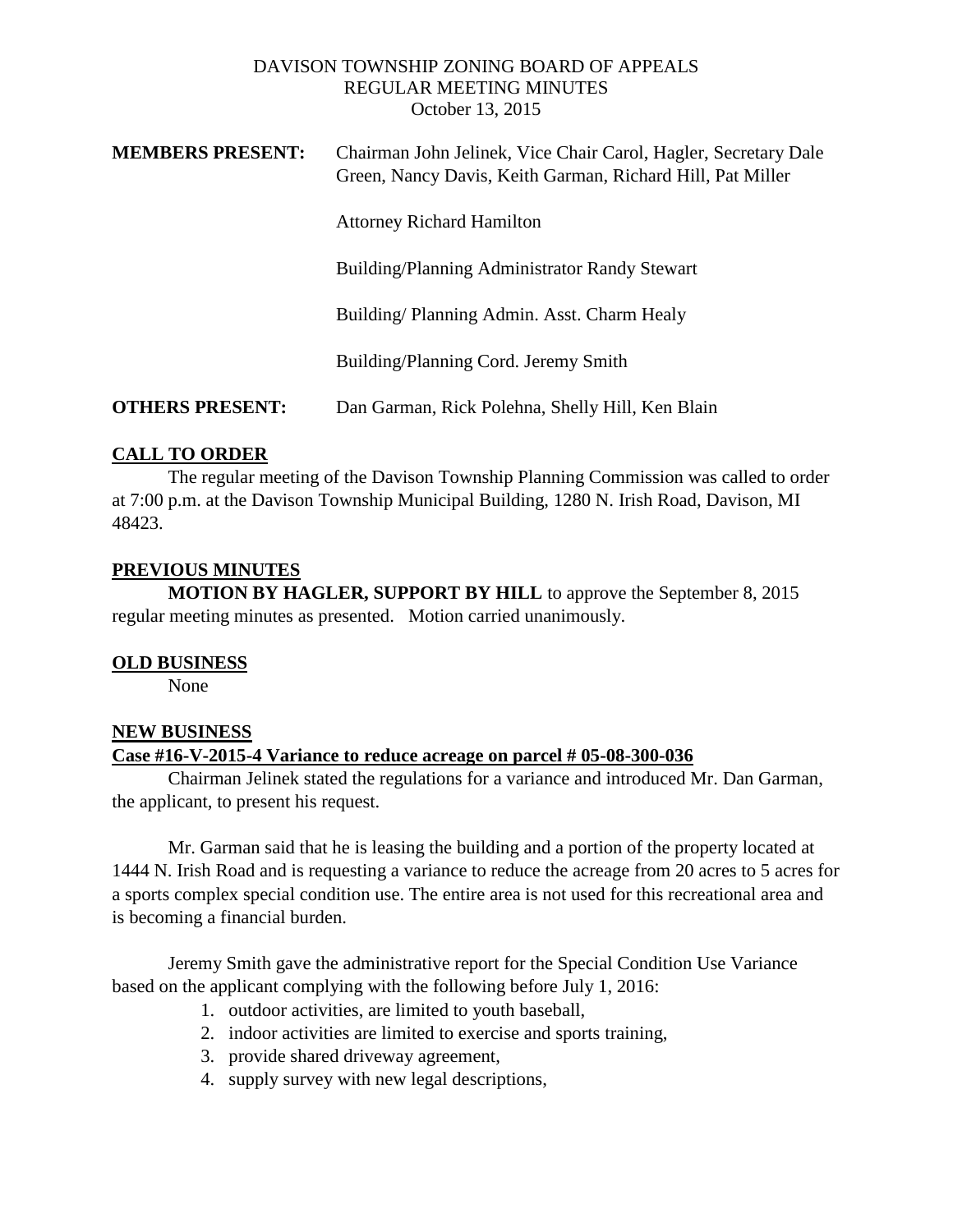### DAVISON TOWNSHIP ZONING BOARD OF APPEALS REGULAR MEETING MINUTES October 13, 2015

- 5. continue brick parking wall on Irish Road and continue landscaping in front of the wall,
- 6. provide heavily screened landscaping along south property line that abuts Mr. Polehna's property,
- 7. landscaping for entire property must be brought up to original site plan specifications,
- 8. activities listed cannot exceed parking,
- 9. application must provide 32 additional paved parking spaces that are striped, measuring 10 ft. by 20 ft. and have parking blocks,
- 10. 2 of the additional 32 spaces shall be handicap parking spaces and be placed near the pavilion,
- 11. outhouses need to be removed from the dumpster enclosure and placed in another location,
- 12. provide a dumpster for the dumpster enclosure,
- 13. dumpster enclosure must have gates, and
- 14. remove abandoned bus.

Dan stated that he has been proactive on some of these projects and asked if all outdoor activities had to be limited to baseball, could football and soccer practice take place too, and he has curbside service with Emterra at the moment to prevent illegal dumping, would he have to change to a dumpster?

Public comment period was opened at 7:09 p.m.

There was discussion about the conditions staying with the property not the owner, if limiting the outdoor activities is required, and a contingency of Building and Assessing Department requirement approvals if the board decides to approve this variance.

**MOTION BY P. MILLER, SUPPORT BY HILL** to approve Case #16-V-2015-4- Variance for Special Condition Use to reduce acreage on parcel # 05-08-300-036 based on the Building Department recommendations, specific conditions be met and all Building and Assessing Department requirements are approved. Motion carried unanimously.

Ken Blain – 8237 Barden Road – asked about a cell phone tower being placed on property on Davison Road. Randy stated that AT&T was given contract to sign to do this, however the contract was not signed and they have not followed through and he doesn't believe they plan to.

Public comment period was closed at 7: 12 p.m.

# **TABLED ITEMS**

None